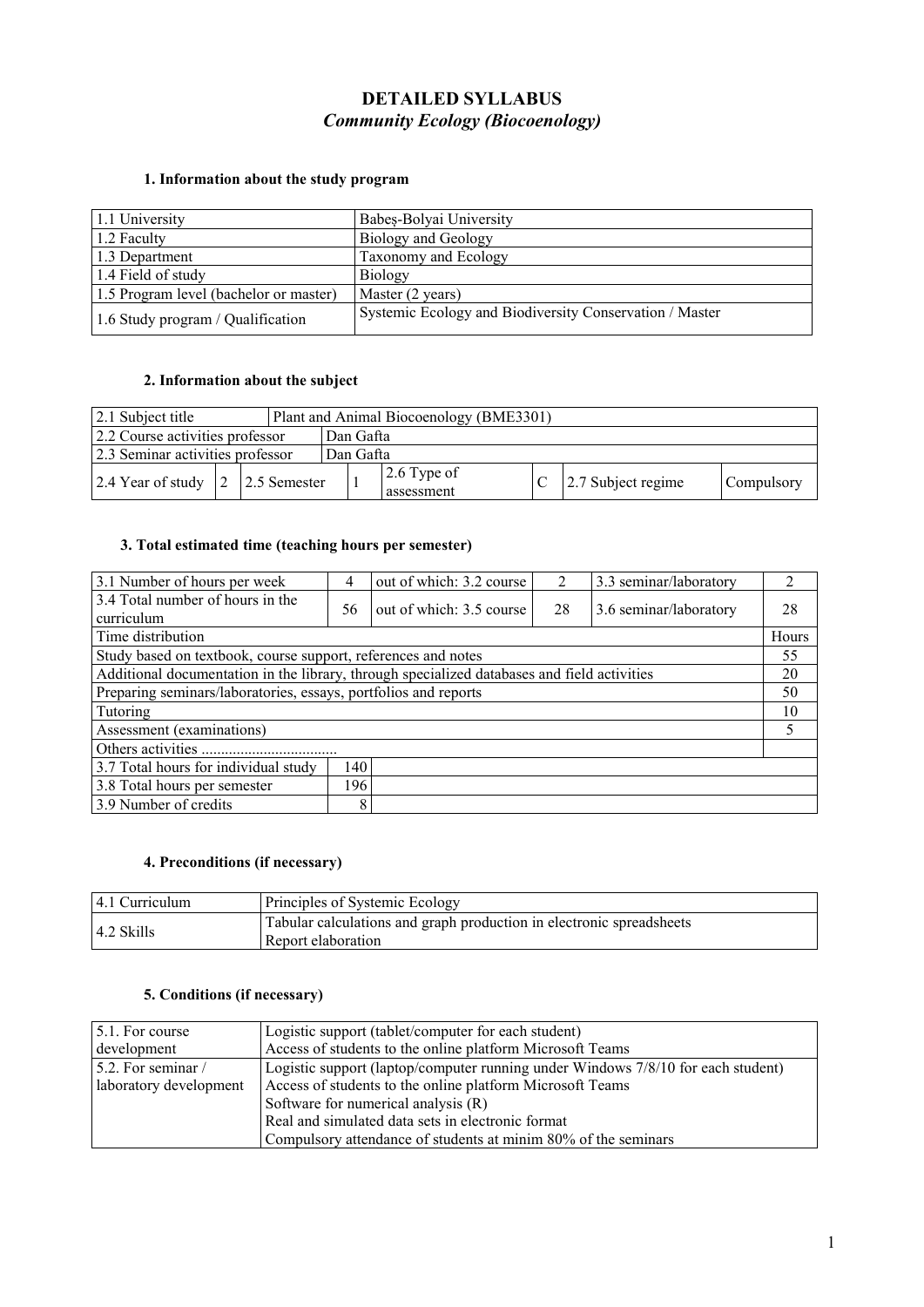## **6. Acquired specific competences**

| Professional | Ability to prepare a protocol for plant and animal community sampling according to the      |
|--------------|---------------------------------------------------------------------------------------------|
| competences  | habitat type, species biological traits and study aims                                      |
|              | Ability to detect the dominant dynamic processes driving the species composition of         |
|              | biocoenoses                                                                                 |
|              | Ability to analyse quantitatively the structure and diversity of ecological communities     |
| Transversal  | Developping the capacity of undertaking the ecologic management of biodiversity and natural |
| competences  | habitats                                                                                    |
|              | Using the acquired knowledge in new circumstances                                           |
|              | Applying the theoretical knowledge to practical problems                                    |

# **7. Subject objectives (arising from the acquired specific competences)**

| 7.1 Subject's general<br>objective            | Understanding the importance of Biocoenology through the complex relations<br>. .<br>between the extant species and, between the latter and their abiotic environment                                                                                                                                                                                                                                                                                                   |
|-----------------------------------------------|-------------------------------------------------------------------------------------------------------------------------------------------------------------------------------------------------------------------------------------------------------------------------------------------------------------------------------------------------------------------------------------------------------------------------------------------------------------------------|
| 7.2 Specific objectives $\vert \bullet \vert$ | Learning the basic concepts and methodologic approaches used in the analysis of the<br>structure, dynamics and diversity of ecological communities<br>Learning about the main intracoenotic connections<br>Learning about the complex assembly rules of species in communities<br>Learning about the functional approach in the study of biocoenoses<br>Understanding the consequences of disturbance on the stability and functioning of<br>the ecological communities |

## **8. Contents**

| 8.1. Courses                                                                                                                               | Teaching methods                                              | <b>Observations</b> |
|--------------------------------------------------------------------------------------------------------------------------------------------|---------------------------------------------------------------|---------------------|
| Current theories about the concept of ecological community Online lecture with video support by<br>(biocoenosis)                           | screen sharing                                                |                     |
| Functional approach in studying ecological communities: Online lecture with video support by<br>functional types and ecological strategies | screen sharing                                                |                     |
| Sampling the terrestrial communities                                                                                                       | Online lecture with video support by<br>screen sharing        |                     |
| Interspecific relationships driving the structure and dynamics<br>of ecological communities                                                | Online lecture with video support by<br>screen sharing        |                     |
| Models of species co-existence in communities                                                                                              | Online lecture with video support by<br>screen sharing        |                     |
| Modelling the distribution of species<br>abundance<br>ecological communities                                                               | in Online lecture with video support by<br>screen sharing     |                     |
| Organisation of ecological communities                                                                                                     | Online lecture with video support by<br>screen sharing        |                     |
| Disturbance and community stability: inertia and resilience                                                                                | Online lecture with video support by<br>screen sharing        |                     |
| Predictability of ecological successions                                                                                                   | Online lecture with video support by<br>screen sharing        |                     |
| Multispecific spatial structure of ecological communities                                                                                  | Online lecture with video support by<br>screen sharing        |                     |
| determinism and functional<br>Ecological<br>role<br>species/functional diversity at community level                                        | of the Online lecture with video support by<br>screen sharing |                     |
| Estimating the alpha, beta and gamma diversity                                                                                             | Online lecture with video support by<br>screen sharing        |                     |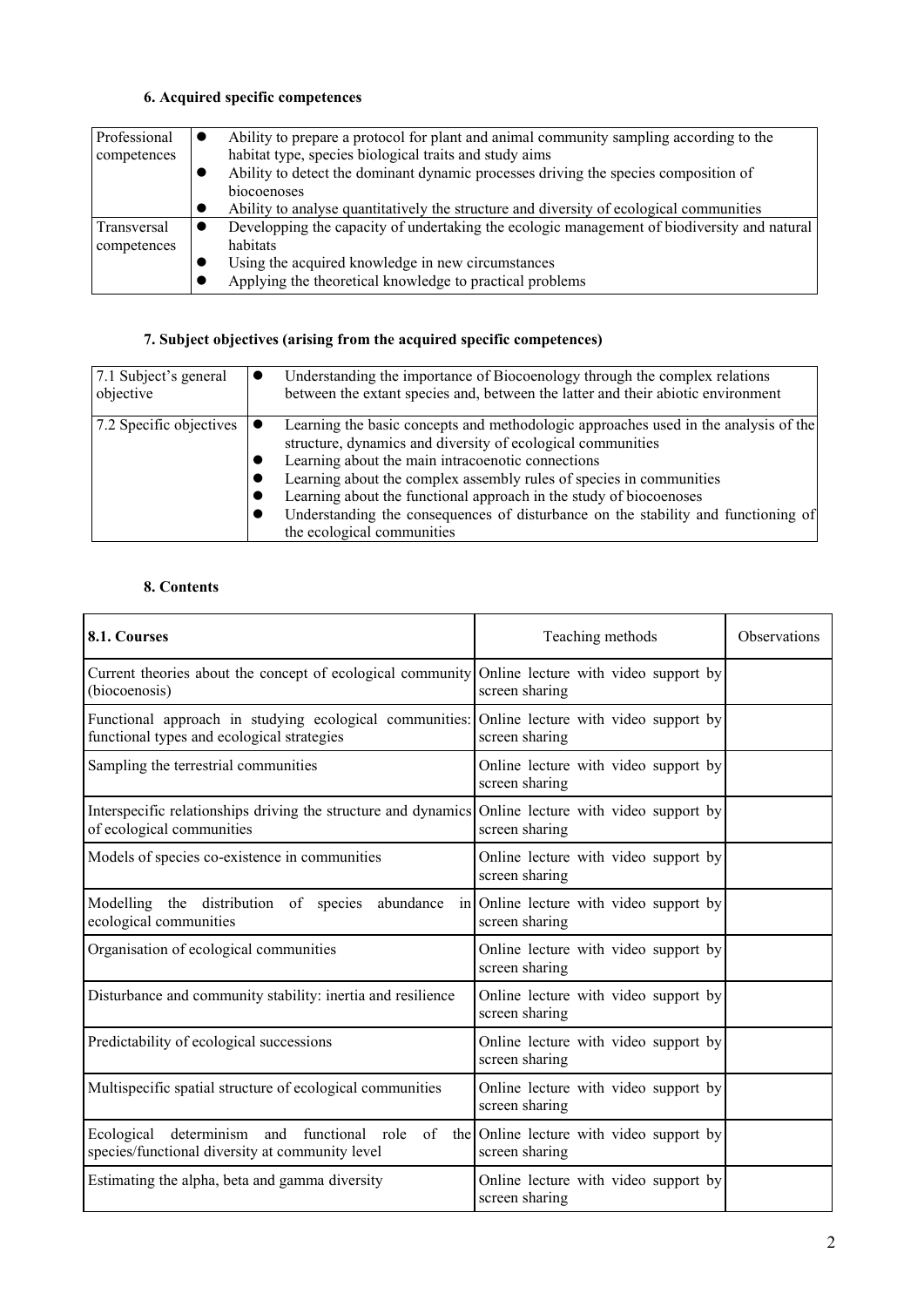| Extrapolating the island biogeography theory to the study of Online lecture with video support by<br>the structure of ecological communities                                                                                                                                                                                                                                                                                                                                                                                                                                              | screen sharing                                 |                                                                             |
|-------------------------------------------------------------------------------------------------------------------------------------------------------------------------------------------------------------------------------------------------------------------------------------------------------------------------------------------------------------------------------------------------------------------------------------------------------------------------------------------------------------------------------------------------------------------------------------------|------------------------------------------------|-----------------------------------------------------------------------------|
| Compositional dissimilarity of ecological communities: Online lecture with video support by<br>species nestedness and turn-over                                                                                                                                                                                                                                                                                                                                                                                                                                                           | screen sharing                                 |                                                                             |
| References:                                                                                                                                                                                                                                                                                                                                                                                                                                                                                                                                                                               |                                                |                                                                             |
| Begon M., Townsend C.R., Harper J.L., 2006. Ecology: from Individuals to ecosystems. Blackwell, Oxford.<br>Garnier E., Navas M.-L., Grigulis K., 2016. Plant Functional Diversity. Oxford University Press, Oxford.<br>Magurran A.E., 2013. Measuring Biological Diversity. Wiley-Blackwell, Chichester.<br>Molles M.C. Jr., 2016. Ecology: concepts and applications. 7th edition. McGraw-Hill, New York.<br>Morin P.J., 2011. Community Ecology. Wiley-Blackwell, Chichester.<br>van der Maarel E., Franklin J. (eds.), 2013. Vegetation Ecology, 2nd. ed. Wiley-Blackwell, Chichester. |                                                |                                                                             |
| 8.2. Seminars                                                                                                                                                                                                                                                                                                                                                                                                                                                                                                                                                                             | Teaching methods                               | Observations                                                                |
| Quantitative estimation of alpha- and beta-diversity Application presentation (via screen<br>within-communities and respectively, between-communities                                                                                                                                                                                                                                                                                                                                                                                                                                     | sharing) and individual working on<br>computer |                                                                             |
| Analysis of the specific dissimilarity between two or more Application presentation (via screen<br>groups of communities (ANOSIM)                                                                                                                                                                                                                                                                                                                                                                                                                                                         | sharing) and individual working on<br>computer |                                                                             |
| Quantitative estimation of functional diversity at community Application presentation (via screen<br>level                                                                                                                                                                                                                                                                                                                                                                                                                                                                                | sharing) and individual working on<br>computer |                                                                             |
| Estimation of species richness at community level through Application presentation (via screen<br>the procedure of species rarefaction                                                                                                                                                                                                                                                                                                                                                                                                                                                    | sharing) and individual working on<br>computer |                                                                             |
| Indirect ordination of ecological communities in the Application presentation (via screen<br>multidimensional space of species                                                                                                                                                                                                                                                                                                                                                                                                                                                            | sharing) and individual working on<br>computer |                                                                             |
| Predicting the species composition of communities along Application presentation (via screen<br>successions through the method of Markov chains                                                                                                                                                                                                                                                                                                                                                                                                                                           | sharing) and individual working on<br>computer |                                                                             |
| Estimating the width and overlap of ecological niches Application presentation (via screen<br>pertaining to the co-occurring species in communities                                                                                                                                                                                                                                                                                                                                                                                                                                       | sharing) and individual working on<br>computer |                                                                             |
| Analysis of species patterns within communities: nestedness Application presentation (via screen<br>and turn-over                                                                                                                                                                                                                                                                                                                                                                                                                                                                         | sharing) and individual working on<br>computer |                                                                             |
| Working out a project reporting the structural analysis of a Working independently on computer<br>set of ecological communities dominated by species with<br>contrasting ecological strategies                                                                                                                                                                                                                                                                                                                                                                                            |                                                | The<br>report<br>elaboration<br>covers<br>six<br>(12)<br>seminars<br>hours) |